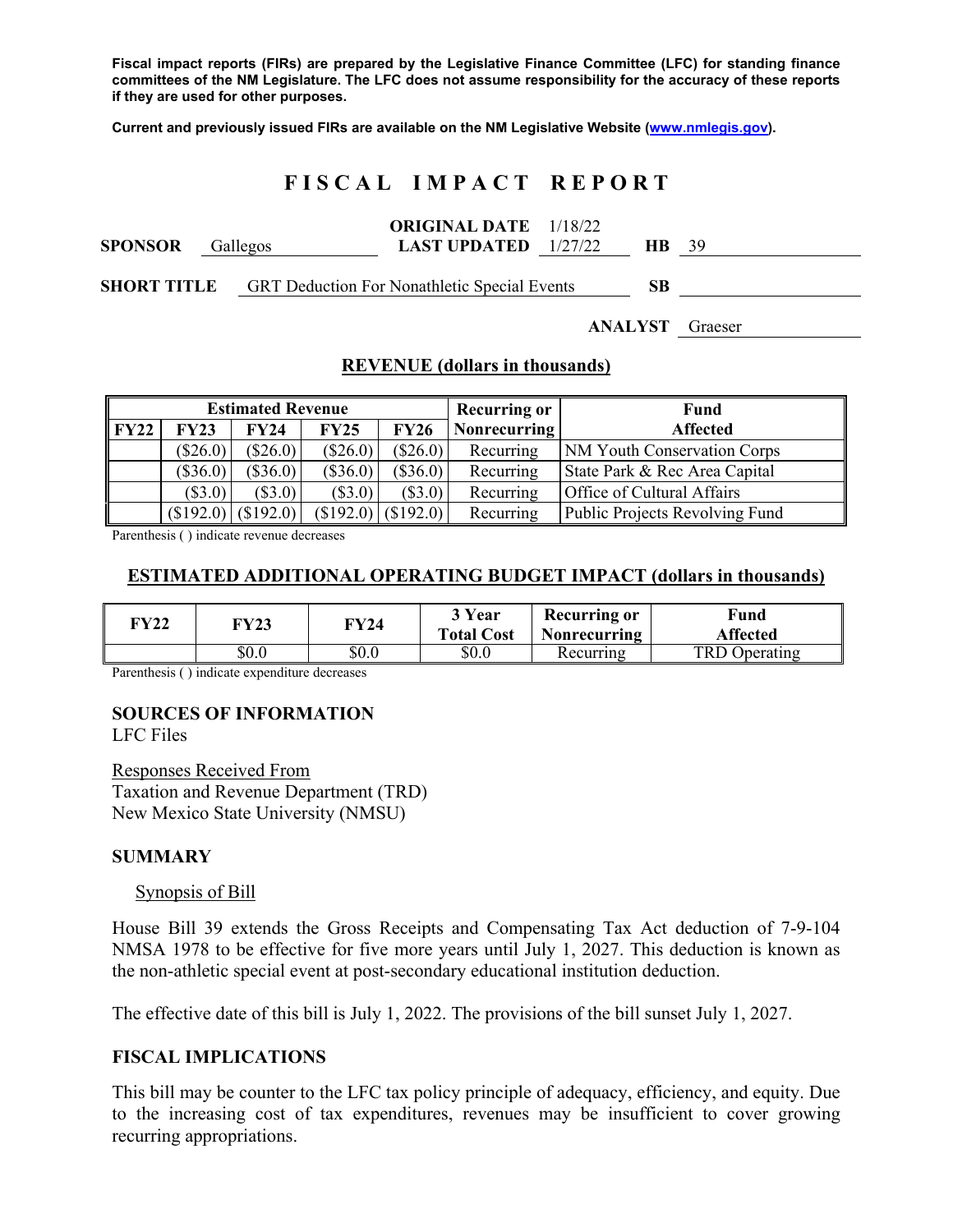## **House Bill 39 – Page 2**

The following data were extracted from various editions of Taxation and Revenue Department's (TRD) Tax Expenditure Reports. "Claims" may be the number of events held in the Pan American Center at New Mexico State University (NMSU) in a particular month. Gross ticket sale figures were provided by NMSU's Auxiliary Business Support Office and used to estimate the cost of this deduction. Due to COVID-19 health recommendations, events scheduled for FY21 have been postponed to a later date. The unusually large impact in 2017 is attributed to a Garth Brooks concert.

|                                                                     | <b>Fiscal Year</b>                                          |      |      |      |        |      | 2011 2012 2013 2014 2015 2016 2017 2018 2019 2020 2021 |                     |    |      |     |     |
|---------------------------------------------------------------------|-------------------------------------------------------------|------|------|------|--------|------|--------------------------------------------------------|---------------------|----|------|-----|-----|
|                                                                     | <b>Claims</b>                                               | 11   | 8    | 9    | 11     | 9    |                                                        | 10                  | 10 |      |     |     |
| Nonathletic Special<br><b>Event at NMSU GRT</b><br><b>Deduction</b> | <b>State General Fund</b><br><b>Expenditure (thousands)</b> | \$71 | \$68 | \$88 | \$78 L |      | \$71   \$126   \$238   \$90                            |                     |    | \$38 | \$8 | \$0 |
|                                                                     | <b>Local Government</b><br><b>Expenditure (thousands)</b>   | \$58 | \$45 | \$58 | \$52   | \$47 |                                                        | \$80   \$160   \$57 |    | \$23 |     | \$0 |

TRD discounted the FY20 and FY21 deductions because of cancelled concerts attributed to Covid-19 rules and estimates a negative general fund revenue impact of \$200 thousand and a negative local government revenue impact of \$130 thousand for fiscal years FY23 through FY27.

The analysis of the fiscal impact of this bill then is somewhat difficult. The text of TRD's Tax Expenditure Report and the text of NMSU's comments on this bill implies that the performers at the Pan American Center are claiming the deduction against gross receipts tax and the Pan American Center is claiming the deduction against governmental gross receipts. This is quite proper.

The counterfactual analysis would then be if this deduction were to expire, then Pan American Center would issue a nontaxable transaction certificate (NTTC) pursuant to Section 7-9-48 NMSA 1978 for resale of services to Pan American Center and, in order to qualify to issue the NTTC, the Pan American Center would be required to report and pay the government gross receipts tax. Therefore, the revenue loss shown in the revenue table on page 1 reports the loss, not of gross receipts tax, but to the beneficiaries of the governmental gross receipts tax. This analysis is based on \$5.1 million in average ticket sales.

What this analysis implies is that with or without the deduction, the performers would have no GRT liability. The benefit of this deduction is strictly enjoyed by the Pan American Center which is relieved of the governmental gross receipts tax burden. However, prior to the Section 7- 9-104 NMSA deduction, Pan American Center, by contract, passed the GGRT liability to the producers and performers.

See TECHNICAL IMPLICATIONS for explanation.

## **SIGNIFICANT ISSUES**

Per the 2015 Tax Expenditure Report, according to NMSU, the vast majority of non-athletic events held at the Pan American Center would otherwise be held in various venues located in El Paso, Texas if it was not for the incentive generated by this deduction.

The 2012 Tax Expenditure Report highlighted the history of this deduction, stating that prior to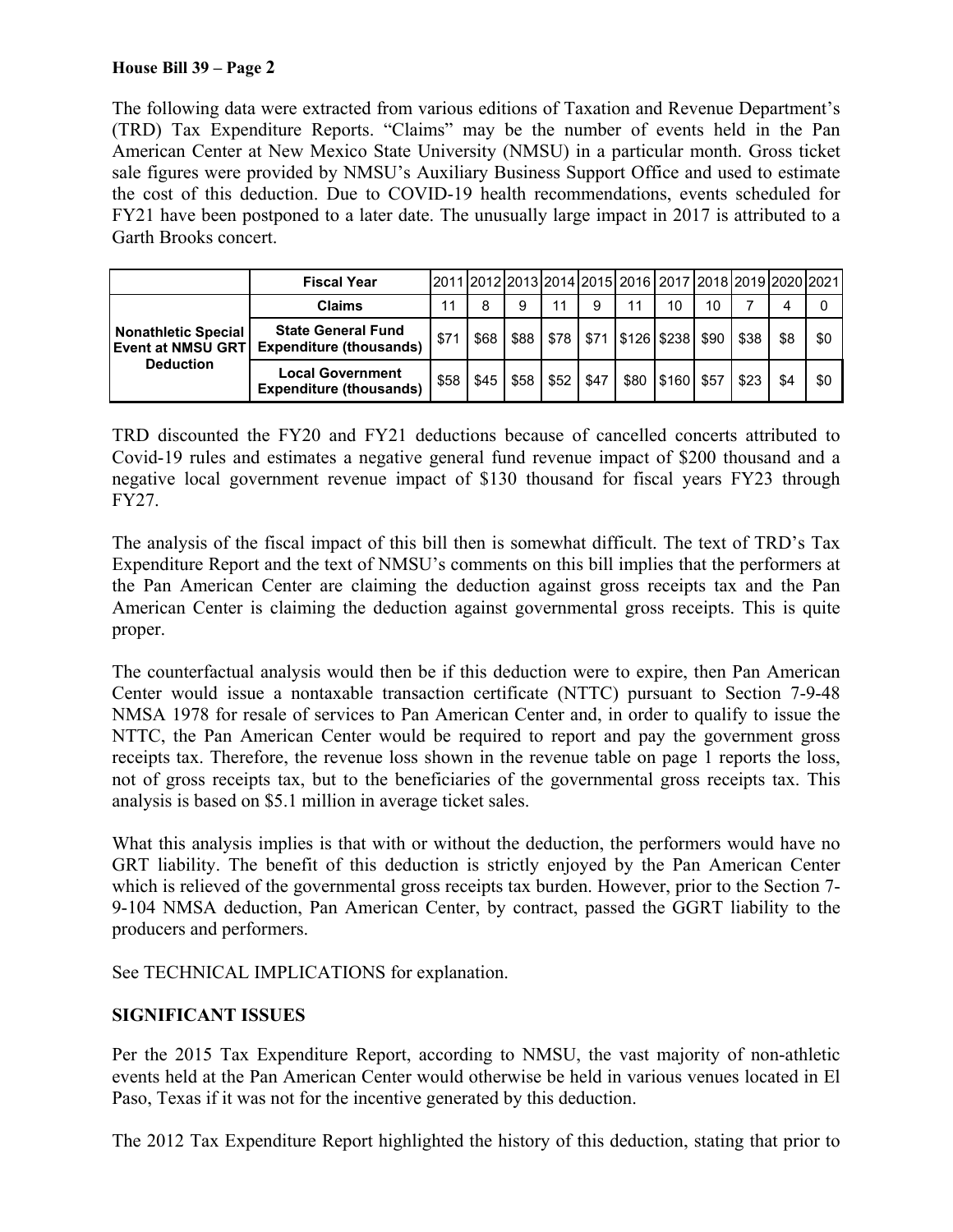2007 when the original deduction was enacted, the Pan American Center at NMSU applied the governmental gross receipts tax to income from special events. After the gross receipts tax deduction was enacted, the performer contracts were revised to take advantage of the gross receipts tax deduction. Without this tax expenditure, the Pan American Center would presumably revise contracts to move the receipts, once again, under governmental gross receipts tax provisions.

{LFC staff note: this testimony implies that, prior to the 7-9-104 NMSA 1978 deduction, the Pan American Center passed the governmental gross receipts tax liability to the performers by contract in exchange for relieving the performers of the regular gross receipts tax liability. Because of the available deduction of 7-9-48 NMSA 1978 resale of services, the performers could have received an NTTC from Pan American Center provided that the Center paid the governmental gross receipts tax. Passing the GGRT liability the performers by contract was elected, not required. Ultimately, because this deduction benefits the Pan American Center, concert attendees also benefit in terms of ticket prices somewhat less than would otherwise be required or would not have been able to experience the concert in Las Cruces, but would have had to travel to an El Paso venue in order to participate in the concert experience.}

Event promoters and performers that receive proceeds from ticket sales get the direct benefits of this tax expenditure. An argument can be made that but for the gross receipts deduction, promoters would host these events in El Paso, Texas where ticket sales are not subject to taxation. If this is true, the benefit of the tax expenditure encompasses all economic activity associated with these special events including certain vendor sales, hotel stays, and other goods and services purchased by attendees. These additional economic benefits from the direct expenditures on promotion and ticket sales associated with performing arts, sports and public figures can be asserted to have indirect and induced economic output multiplier effects of 1.894.<sup>1</sup>

NMSU analysis states the intent of the GRT deduction initially granted in July of 2007 was to neutralize an unfair competitive edge University of Texas El Paso (UTEP) facilities had over NMSU's facilities, including the Pan Am, in attracting and contracting major concert and performance events. The competitive disadvantage resulted when performers faced with the comparative option of playing a concert at either the UTEP (tax exempt) or NMSU (Pan Am). Performers would opt to play the UTEP facility because of a tax exemption from payment of sales and use tax granted since 1983. This disincentive is potentially strengthened as artists, tour managers and concert promoters consider Las Cruces and El Paso as a single geographic area when identifying concert sites. Thus, artists may be more inclined to perform in a location that offers the most financial advantage, as the 5 percent GRT payment would potentially result in lost revenue to the performers of between \$20 thousand to \$50 thousand, depending on concert gross receipts.

Since the enactment of the deduction, NMSU Pan Am has competed and contracted a list of major events. The list of attracted events include major national concert tours with a wide range of major artists such as Luke Bryan, Carrie Underwood, Trans-Siberian Orchestra, World Wrestling Entertainment, Jeff Dunham, and multiple appearances by legendary artists like

<sup>1</sup> Sector 404, Promoters of performing arts and sports and agents for public figures, Final Output Multipliers (Direct, Indirect, and Induced effects), New Mexico State Table, Minnesota IMPLAN Group, Inc., © 2012.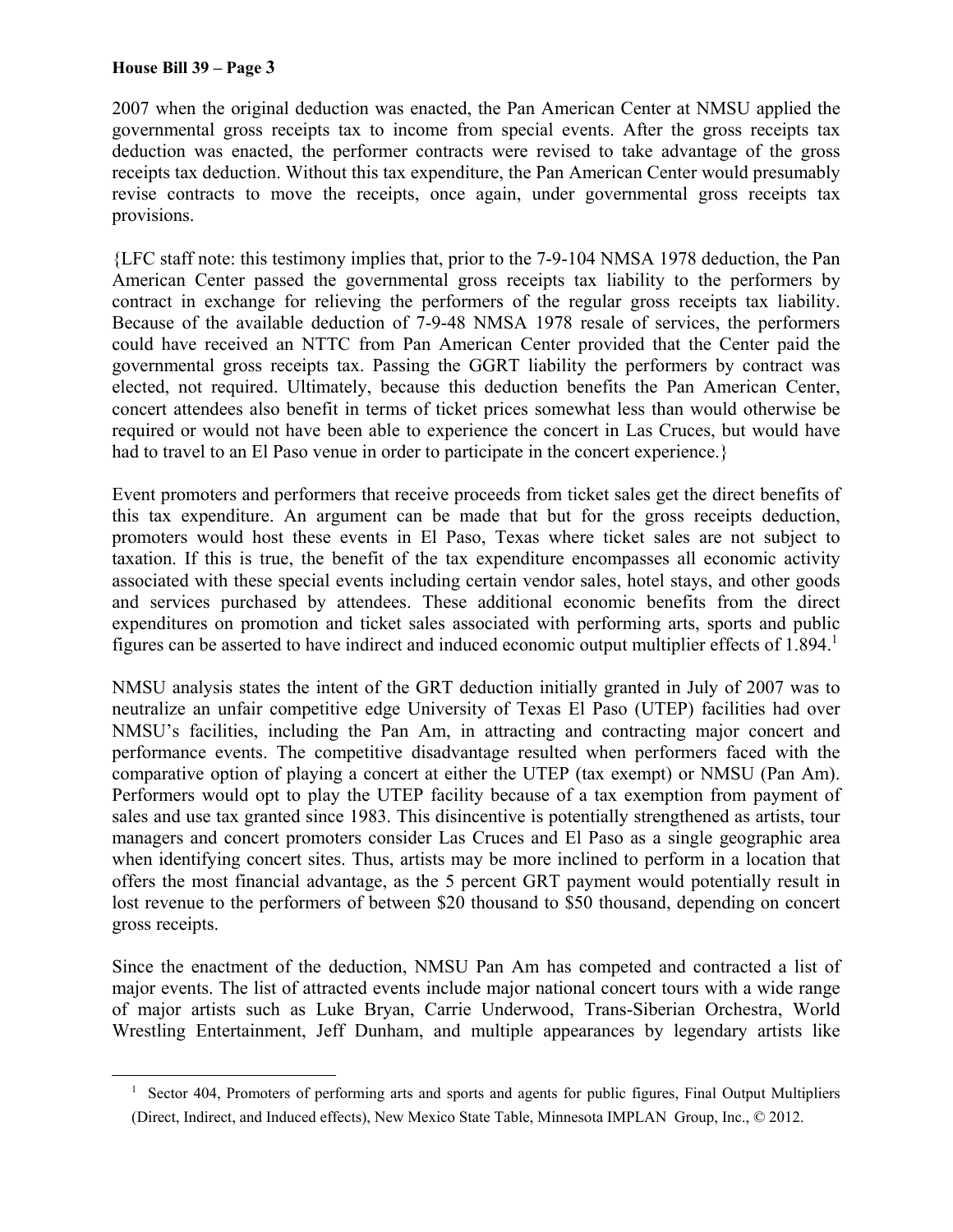#### **House Bill 39 – Page 4**

George Strait and Garth Brooks. NMSU states that without the deduction, events and economic benefits would be reduced at a high rate.

## **PERFORMANCE IMPLICATIONS**

The LFC tax policy of accountability is not met since TRD is not required in the bill to report annually to an interim legislative committee regarding the data compiled from the reports from taxpayers taking the deduction and other information to determine whether the deduction is meeting its purpose. However, TRD reports its estimate of the impact of the provisions of this bill in its annual Tax Expenditure Report using data obtained from NMSU business office. The deduction is not separately reported.

## **TECHNICAL IMPLICATIONS**

As indicated in FISCAL IMPLICATIONS, the analysis of the provisions of this bill are not absolutely clear. There are three sections of the statute that are relevant to the analysis:

#### **7-9-4.3. Imposition and rate of tax; denomination as "governmental gross receipts tax".**

For the privilege of engaging in certain activities by governments, there is imposed on every agency, institution, instrumentality or political subdivision of the state … an excise tax of five percent of governmental gross receipts. The tax imposed by this section shall be referred to as the "governmental gross receipts tax".

#### **7-9-3.2. Additional definition.**

A. As used in the Gross Receipts and Compensating Tax Act, "governmental gross receipts" means receipts of the state or an agency, institution, instrumentality or political subdivision from:

(1) the sale of tangible personal property other than water from facilities open to the general public;

(2) the performance of or admissions to recreational, athletic or entertainment services or events in facilities open to the general public;

… C. As used in this section, "facilities open to the general public" does not include point of sale registers or electronic devices at a bookstore owned or operated by a public post-secondary educational institution when the registers or devices are utilized in the sale of textbooks or other materials required for courses at the institution to a student enrolled at the institution who displays a valid student identification card.

#### *7-9-48. Deduction; gross receipts tax; governmental gross receipts; sale of a service for resale.*

Receipts from selling a service for resale may be deducted from gross receipts or from governmental gross receipts if the sale is made to a person who delivers a nontaxable transaction certificate to the seller or provides alternative evidence pursuant to Section 7-9-43 NMSA 1978. The buyer must resell the service in the ordinary course of business and the resale must be subject to the gross receipts tax or governmental gross receipts tax.

#### **7-9-104. Deduction; gross receipts; nonathletic special event at post-secondary educational institution.**

Receipts received from July 1, 2007 through June 30, 2022 from admissions to a nonathletic special event held at a venue that is located on the campus of a post-secondary educational institution within fifty miles of the New Mexico border and that accommodates at least ten thousand persons may be deducted from gross receipts or from governmental gross receipts.

Without the deduction Section 7-9-104 NMSA 1978 (this bill), receipts from non-athletic performances at Pan American Center at NMSU would be taxable pursuant to the governmental